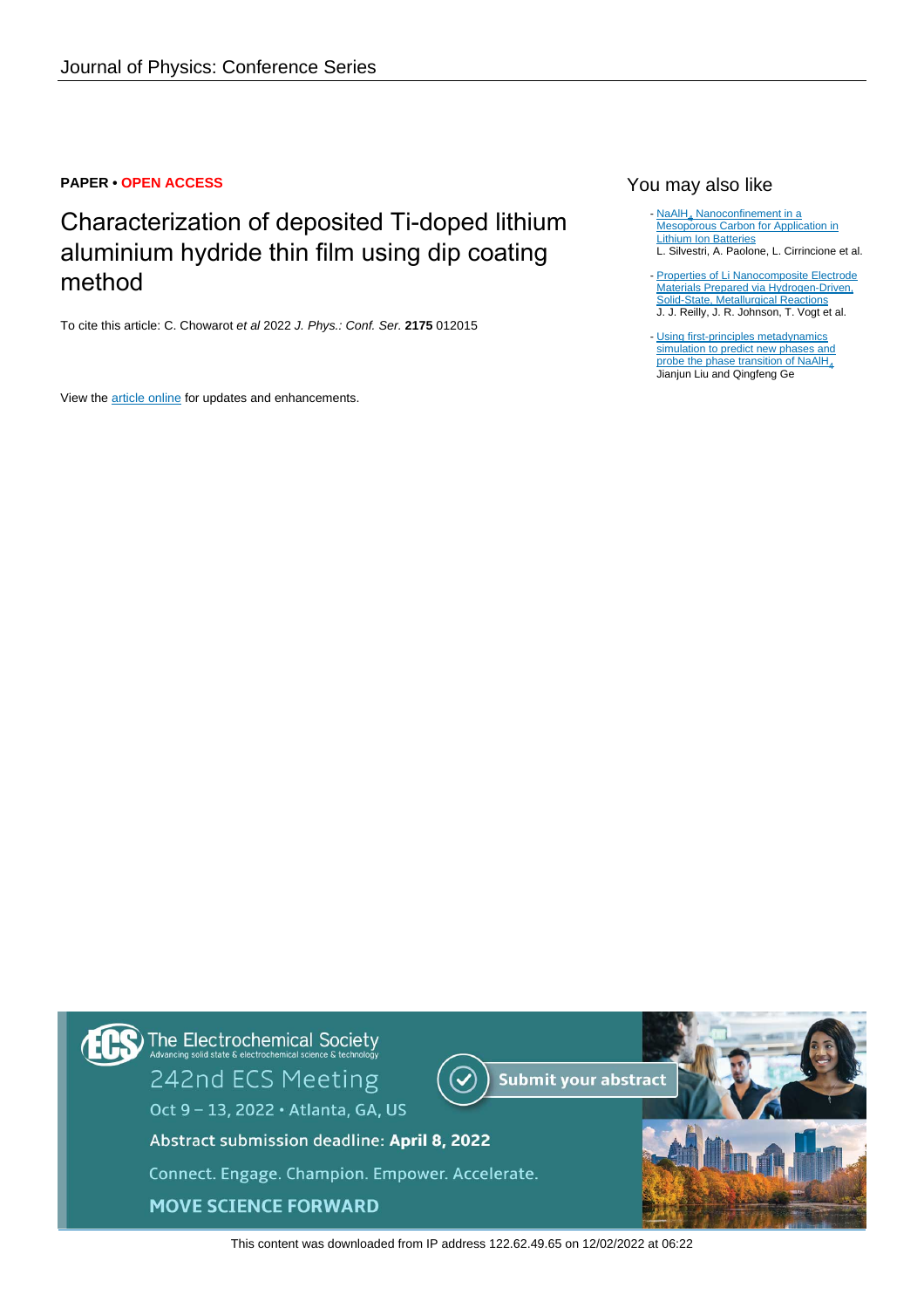# **Characterization of deposited Ti-doped lithium aluminium hydride thin film using dip coating method**

# **C. Chowarot<sup>1</sup> , V. Siriwongrungsona1,\* , J. Hongrapipat<sup>2</sup> , S. Pang<sup>3</sup> and M. Messner<sup>2</sup>**

<sup>1</sup>College of Advanced Manufacturing Innovation, King Mongkut's Institute of Technology Ladkrabang, Bangkok 10520, Thailand

<sup>2</sup> Gussing Renewable Energy (Thailand) Co., Ltd., Bangkok 10500, Thailand,

<sup>3</sup> Department of Chemical and Process Engineering, University of Canterbury,

Christchurch 8041, New Zealand

\*Corresponding Author's E-mail: vilailuck.si@kmitl.ac.th

**Abstract.** Lithium aluminium hydride (LiAlH4) is an outstanding complex metal hydride as a hydrogen storage material. The hydrogen storage capacity of LiAlH<sup>4</sup> is about 5-7 wt%. In this study, LiAlH<sub>4</sub> concentration of 20  $\alpha$ /l doped with various titanium (Ti) concentration by dip coating method was examined. The titanium dioxide  $(TiO<sub>2</sub>)$  powder at 10 mol %, 25 mol % and 40 mol % was used as the Ti source. Instruments used to analyze Ti-doped LiAlH<sup>4</sup> were X-ray powder diffraction (XRD) and scanning electron microscope (SEM). XRD was used for phase and crystallite size analysis and SEM was used for surface morphology investigation. The experimental results reveal that at the LiAlH<sub>4</sub> concentration of 20 g/l with 40 mol% of TiO<sub>2</sub>, the smallest crystallite size with rather dense surface was shown. The small crystallite size can improve the desorption of hydrogen from its surface area. Therefore, the addition of titanium might be advantageous in improving the hydrogen storage efficiency of LiAlH4.

# **1. Introduction**

Hydrogen is a clean energy and classified as non-toxic gas. When hydrogen is stored, it can be used and transported anywhere. Additionally, the hydrogen storage solves two main renewable energy problems i.e., the valorization of excess energy and a long-term clean energy storage system [1]. At present, the hydrogen storage technologies can be divided into 4 categories i.e., compressed hydrogen, liquid hydrogen, chemical hydrogen and solid-state hydrogen storage. The hydrogen storage improvement concerns about safety, reliability, compactability and low-cost with acceptable efficiency. The metal hydride in solid-state hydrogen storage development reveals many properties including hydrogen storage capacity, kinetics, cyclic behavior, toxicity, pressure and thermal response [2].

There are materials in solid-state hydrogen storage group. These are such as lithium aluminium hydride (LiAlH4), sodium aluminium hydride (NaAlH4), lithium amide and sodium borohydride (NaBH4). The LiAlH4 properties corresponding with the hydrogen storage improvement has the maximum hydrogen gravimetric density of around 10.6 wt% and the minimum desorption temperature of 180 °C.

For the solid-state hydrogen storage synthesis method, there were several methods including ballmilling, sputtering and electrophoretic deposition (EPD) [3]. For the high-energy ball-milling of LiAlH4, good stability of the complex aluminohydride for up to 35 h was reported [4]. Additionally, the dehydrogenation kinetic of LiAlH<sub>4</sub> into Li<sub>3</sub>AlH<sub>6</sub> and LiH was analyzed by ball milling. A relationship between crystallite size and dehydrogenation kinetics of LiAlH<sub>4</sub> and Li<sub>3</sub>AlH<sub>6</sub> were found. On the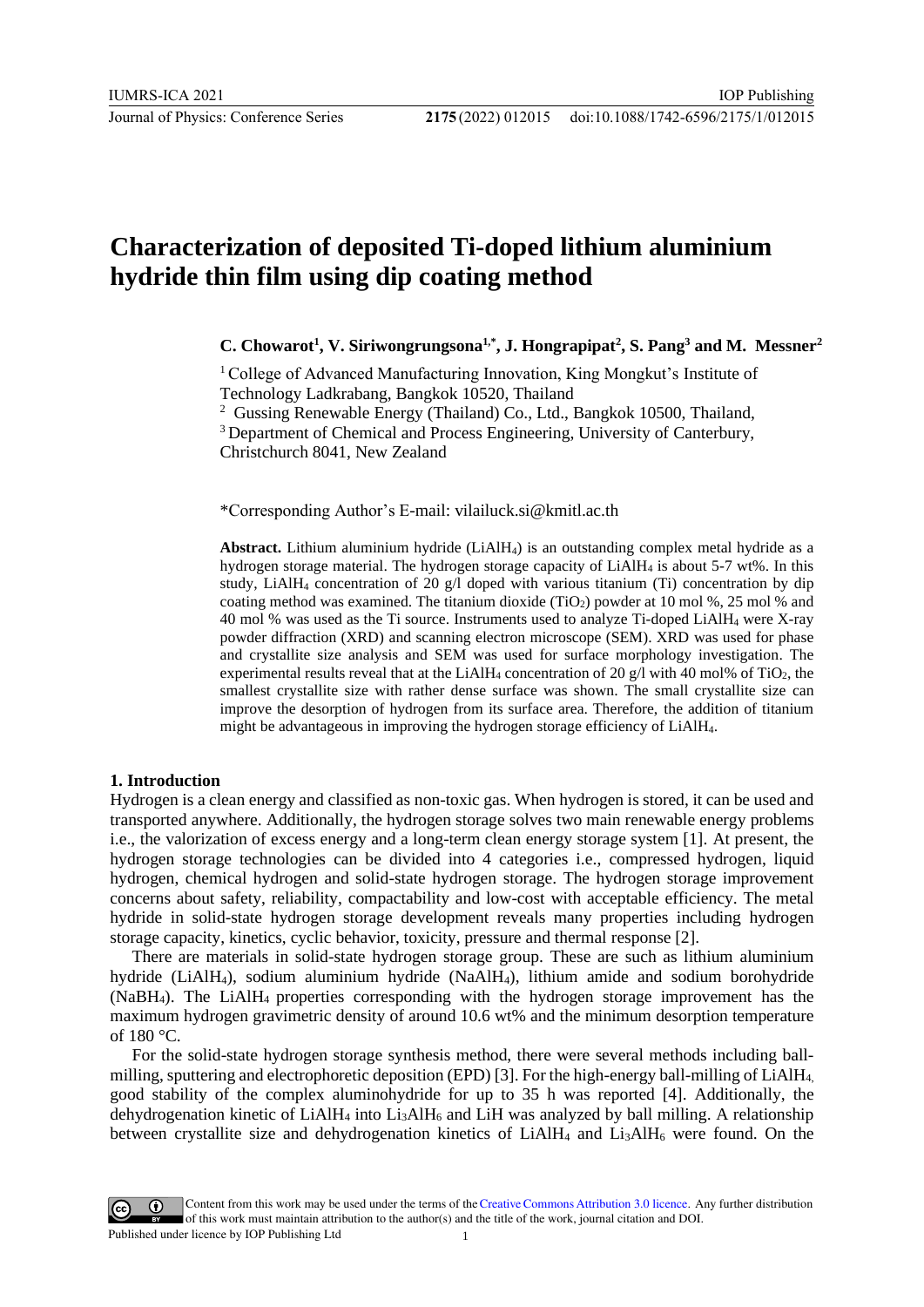contrary, the kinetic of LiH was independent of crystallite size. This can be implied that the reaction of LiH is limited by the intrinsic kinetics while the reaction of  $LiAlH<sub>4</sub>$  and  $Li<sub>3</sub>AlH<sub>6</sub>$  is limited by mass transfer [5]. The adsorption-desorption of Pd/Mg films formation in various sputtering conditions through the changing the RF coil has been investigated. They found that the dehydriding temperature decreased with decreasing degree of crystallization [6]. The hydrogen storage capacity of nickel particles deposited on carbon nanotubes using EPD was studied. The results showed that with increasing the number of cycles at a constant current, the capacity was increased and reached a constant value. Additionally, the post-annealing led to higher strength of the surface [3].

The titanium shows its important role in the hydrogen storage capacity. This is because small quantity of proper titanium catalyst can speed up the reaction, which makes it a suitable catalyst for practical hydrogen storage applications [7]. Additionally, the effort of LiAlH<sup>4</sup> production has been investigated by doping of  $LiAlH<sub>4</sub>$  with different Ti precursors such as titanium (Ti), titanium dioxide (TiO<sub>2</sub>), and titanium chloride (TiCl<sub>3</sub>) [8]. TiO<sub>2</sub> is of interest in this study because of its higher short-term stability than Ti and TiCl<sup>3</sup> with comparable desorption temperature and activation energy [8].

In this paper, the amount of TiO<sub>2</sub> at 0 mol%, 10 mol%, 25 mol % and 40 mol %mixed with the LiAlH<sub>4</sub> at the concentration of 20 g/l using the dip coating method was studied. TiO<sub>2</sub> was used as the Ti source. The dip-coating method is a simple method and low development cost for higher hydrogen storage capacity.

#### **2. Materials and methods**

#### *2.1 Chemicals and substrates*

All chemicals used in this study are LiAlH4 powder grade (95% reagent), titanium dioxide nanopowder (anatase, 99.5% reagent) and dimethyl ether (DME) (99% or above solvent) supplied from Sigma-Aldrich. Before used, the solvent was pre-dried with 3A molecular sieve. Glass slide substrates (25x25 mm<sup>2</sup>) were used. Each substrate was cleaned by acetone followed by isopropanol (IPA). The substrates were heated at 105°C for at least 1 hour before dip coating in a controlled humidity and inert nitrogen atmosphere.

#### *2.2 Methods*

## *2.2.1 Precursor and thin film preparation*

The precursor preparation and thin film coating process of  $LiAlH<sub>4</sub>$  doped with  $TiO<sub>2</sub>$  is shown in Figure 1. LiAlH<sub>4</sub> powder of 1.0 g was mixed with 0 mol%, 10 mol%, 25 mol% and 40 mol% of TiO<sub>2</sub> in a 50 ml Pyrex bottle to the LiAlH<sub>4</sub> concentration of 20 g/l with  $TiO<sub>2</sub>$  doping. The solution preparation was operated under the controlled humidity and nitrogen atmosphere. Additionally, it was ultrasonicated for 1 hour and stirred with magnetic stirrer for 30 min. The dip coating was conducted under the same controlled humidity and inert nitrogen atmosphere for 10 times. The next dip coating was 3 s after the previous dip-coating.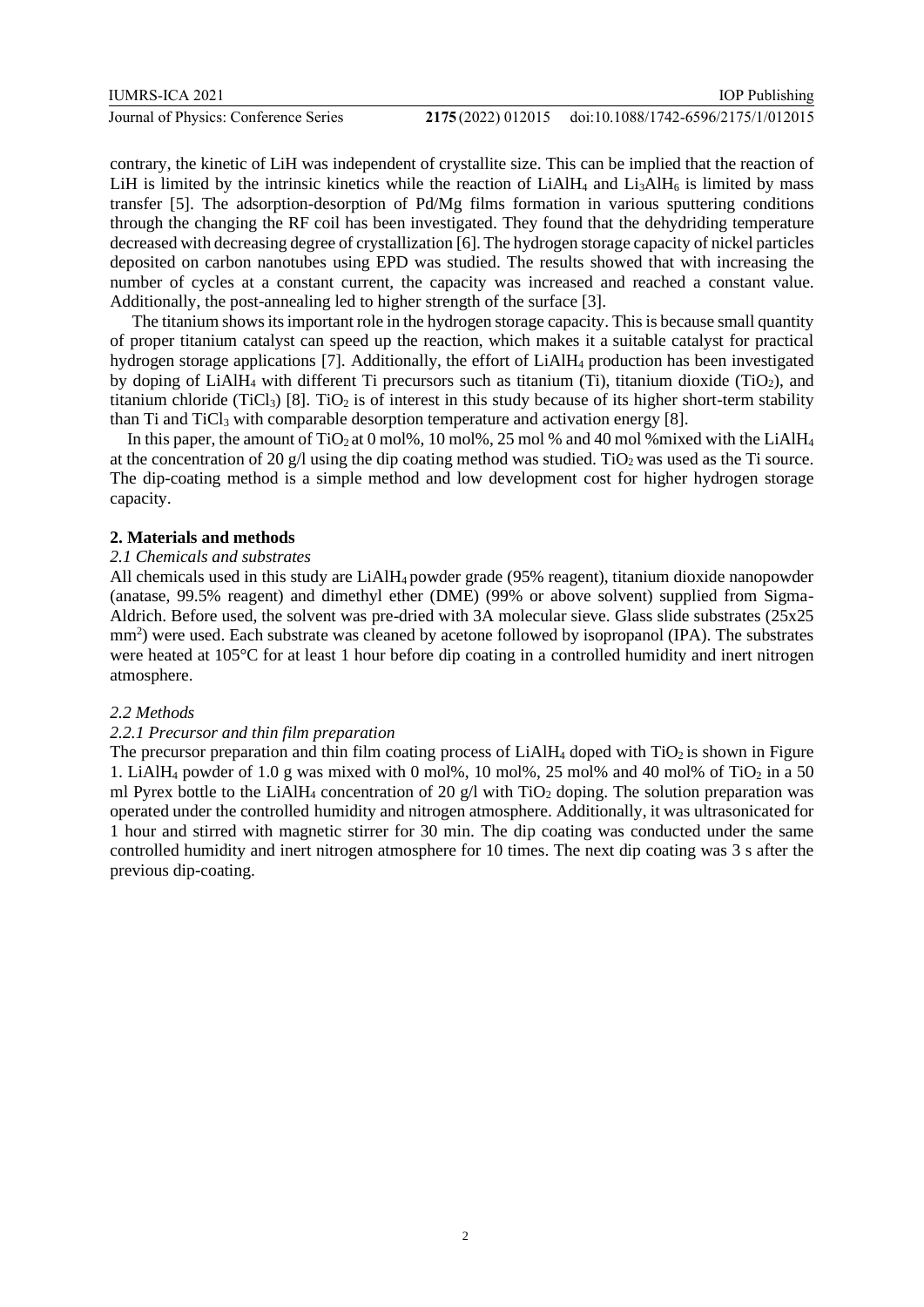doi:10.1088/1742-6596/2175/1/012015



**Figure 1**. The process of Ti-doped LiAlH<sup>4</sup> thin film preparation under the controlled humidity and inert nitrogen atmosphere.

#### *2.2.2 LiAlH<sup>4</sup> thin film analysis*

Scanning electron microscope (SEM) was used for surface analysis. The SEM used is Carl Zeiss the EVO® HDat 20 kV and magnification at 1000x. The phase of the Ti-doped LiAlH<sup>4</sup> thin films were characterized using X-ray diffraction (XRD). The XRD was operated at 30 mA and 40 kV with a graphite - monochromated Cu K $\alpha$  radiation ( $\lambda$  = 1.54180 A $\degree$ ), X-ray tube with Cu, velocity of 0.02  $\degree$  per step  $(2 \text{ min}^{-1})$  and scan axis at  $10 \text{ deg} - 80 \text{ deg}$  with Theta/2-Theta. The crystallite size were calculated from Scherrer equation as writtten in Equation 1:

$$
D = \frac{K\lambda}{\beta \cos \theta} \tag{1}
$$

Where D is the crystallite size, K is the Scherrer constant  $(0.9)$ ,  $\lambda$  is wavelength of the X-ray source (0.15406 nm),  $\beta$  is the full width at half maximum (FWHM) at the peak solution and  $\theta$  is the Bragg angle by 11.855° for lithium aluminium hydride (LiAlH<sub>4</sub>), 19.035° for lithium hexahydroaluminate  $(L_iAIH_6)$  and anatase titanium dixoide  $(TiO_2)$  for 12.15°. The LiAlH<sub>4</sub>, Li<sub>3</sub>AlH<sub>6</sub> and TiO<sub>2</sub> peaks were identified by JCPDS file No. 12-0437, 47-1157 and 84-1286, respectively.

#### **3. Results and discussion**

#### *3.1 Phase and crystallite size*

As can be seen in Figure 2, the peak intensity of Ti-doped LiAlH<sub>4</sub> (002) peak at  $23.71^\circ$  is higher than any other peaks. The peak intensity of LiAlH<sub>4</sub> are  $(002)$ ,  $(031)$ ,  $(013)$  and  $(231)$  peaks and there are three peak intensity of  $Li<sub>3</sub>AIH<sub>6</sub>$ , which is (113), (302) and (401) peak. When considering the calculated crystallite size as summarized in Table 1, the crystallite size with the use of  $TiO<sub>2</sub>$  concentrations of 0 mol%, 10 mol%, 25 mol% and 40 mol% are 86.20 nm, 75.42 nm, 52.60 nm and 34.22 nm, respectively. It is obvious that the XRD highest peak and minimum crystallite size were obtained at the LiAlH<sup>4</sup> concentration of 20 g/l with 40 mol% TiO<sub>2</sub>. This can be implied that the doping with Ti enhances the kinetics of hydrogen storage [10]. The kinetics of hydrogen loading and releasing are a function of the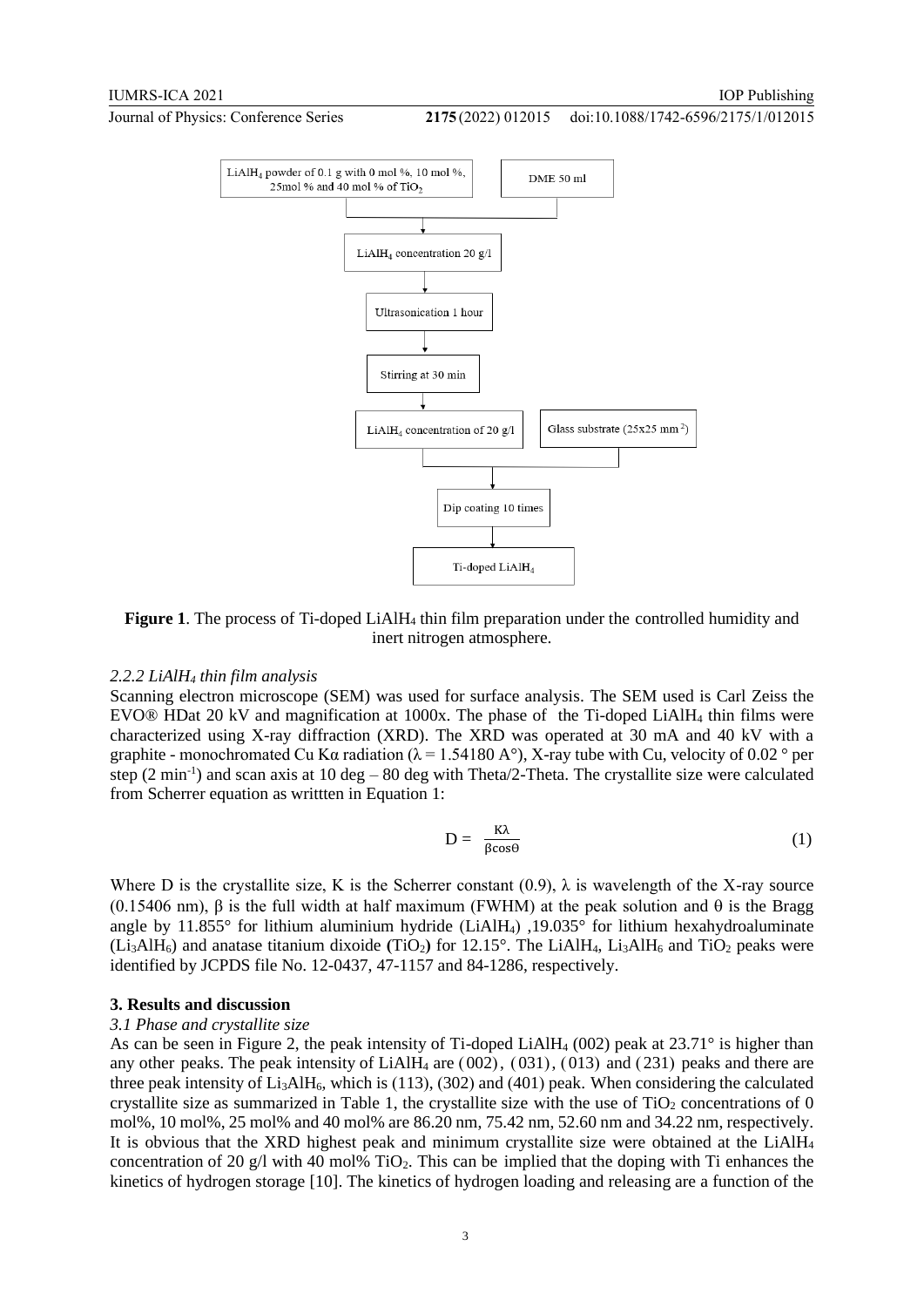crystallite size. Moreover, it was found that the hydrogenation efficiency increases with the decreasing crystallite size [10]. This is because the smaller crystallite size was found to improve the desorption kinetics of hydrogen storage from the higher surface area [11].

**Table. 1** Calculated crystallite size of Ti-doped LiAlH<sub>4</sub> thin film at various TiO<sub>2</sub> concentrations.

| $\%$<br>. .                | $\gamma\%$ | 0% | ے ۔<br>∩∀י<br>رے | '0%        |
|----------------------------|------------|----|------------------|------------|
| 'nm<br>$\cdot$ $\sim$<br>◡ |            |    | 2.6U             | iД<br>г.∠∠ |



**Figure 2**. XRD patterns of the deposited Ti-doped LiAlH<sup>4</sup> thin film at the LiAlH<sup>4</sup> concentration of 20  $g/\text{l}$  and TiO<sub>2</sub> concentrations of (a) 0 mol%, (b) 10 mol%, (c) 25 mol% and (d) 40 mol%.

### *3.2 Surface morphology*

The SEM images in Figure 3 show the surface morphology of Ti-doped LiAlH<sup>4</sup> at the concentration of  $20$  g/l with various TiO<sub>2</sub> concentrations. For the LiAlH<sub>4</sub> without TiO<sub>2</sub>, cracks and holes on the surface was found. Less cracks and smaller holes were observed with the use of the Ti-doped LiAlH<sub>4</sub> with TiO<sub>2</sub> at 10 mol% concentration. The Ti-doped LiAlH<sub>4</sub> with 40 mol%  $TiO<sub>2</sub>$  concentration has rather dense surface without holes. From such a surface morphology observation, it can be implied that the dense surface without any cracks was improved with the incorporation of increasing amount of the  $TiO<sub>2</sub>$ [12,13]. This is because the amount of  $TiO<sub>2</sub>$  reduces the solvent evaporation rate [14]. In this study, the optimal condition is then the deposition of the Ti-doped LiAlH<sub>4</sub> with the 40 mol%  $TiO<sub>2</sub>$  concentration.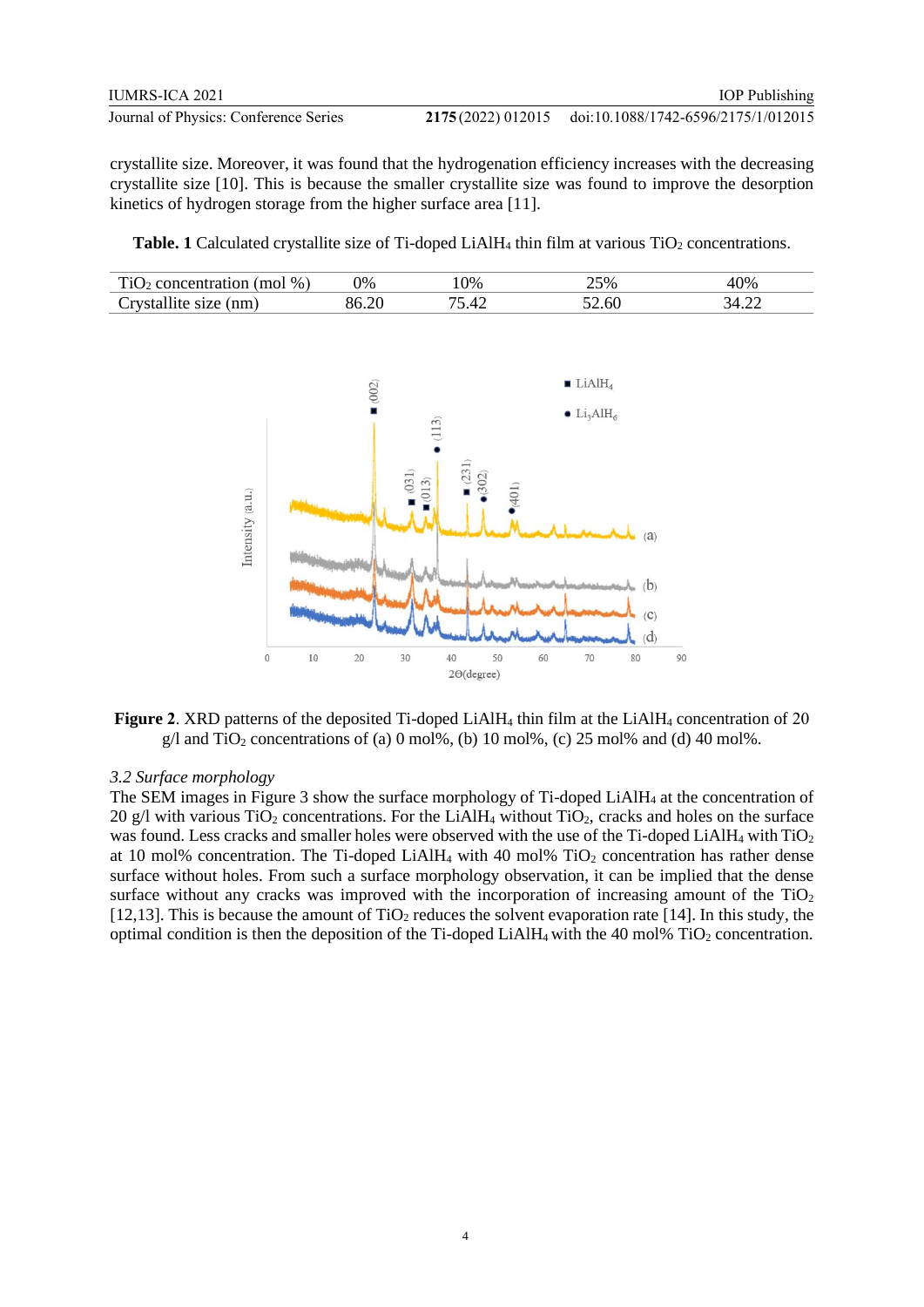doi:10.1088/1742-6596/2175/1/012015



**Figure 3**. SEM images (1000x) of LiAlH<sub>4</sub> concentration of 20 g/l with the different  $TiO<sub>2</sub>$ concentrations: (a) 0 mol%, (b) 10 mol%, (c) 25 mol% and (d) 40 mol%.

# **4. Conclusions**

The dip coating method was applied to fabricate the Ti-doped LiAlH<sub>4</sub> at the concentration of 20 g/l with the various TiO<sub>2</sub> concentrations of 0 mol%, 10 mol %, 25 mol% and 40 mol%. The LiAlH<sub>4</sub> (002) peak is the most intense peak in the XRD pattern. When considering the crystallite size corresponding with  $(002)$  peak, the crystallite size at 0 mol%, 10 mol %, 25 mol% and 40 mol% TiO<sub>2</sub> concentration were 86.20 nm, 75.42 nm, 52.60 nm and 34.22 nm, respectively. The small crystallite size improved the kinetics of hydrogen storage. Therefore, the Ti-doped LiAlH<sub>4</sub> at the TiO<sub>2</sub> concentration of 40 mol% is expected to produce the largest amount of hydrogen in this study. Moreover, the SEM also showed the dense surface without any cracks of Ti-doped LiAlH<sub>4</sub> at the TiO<sub>2</sub> concentration of 40 mol%. Therefore, it might be suggested that increasing the amount of Ti doping increase the efficiency of hydrogen storage.

#### **Acknowledgements**

The authors would like to thank the College of Advanced Manufacturing Innovation, King Mongkut's Institute of Technology Ladkrabang, Bangkok, for SEM and XRD supports. The financial support from the Research and Researchers for Industries (RRI), under the Thailand Science Research and Innovation (TSRI) and Gussing Renewable Energy (Thailand) Co., Ltd, Grant Number MSD60I0102 are appreciated.